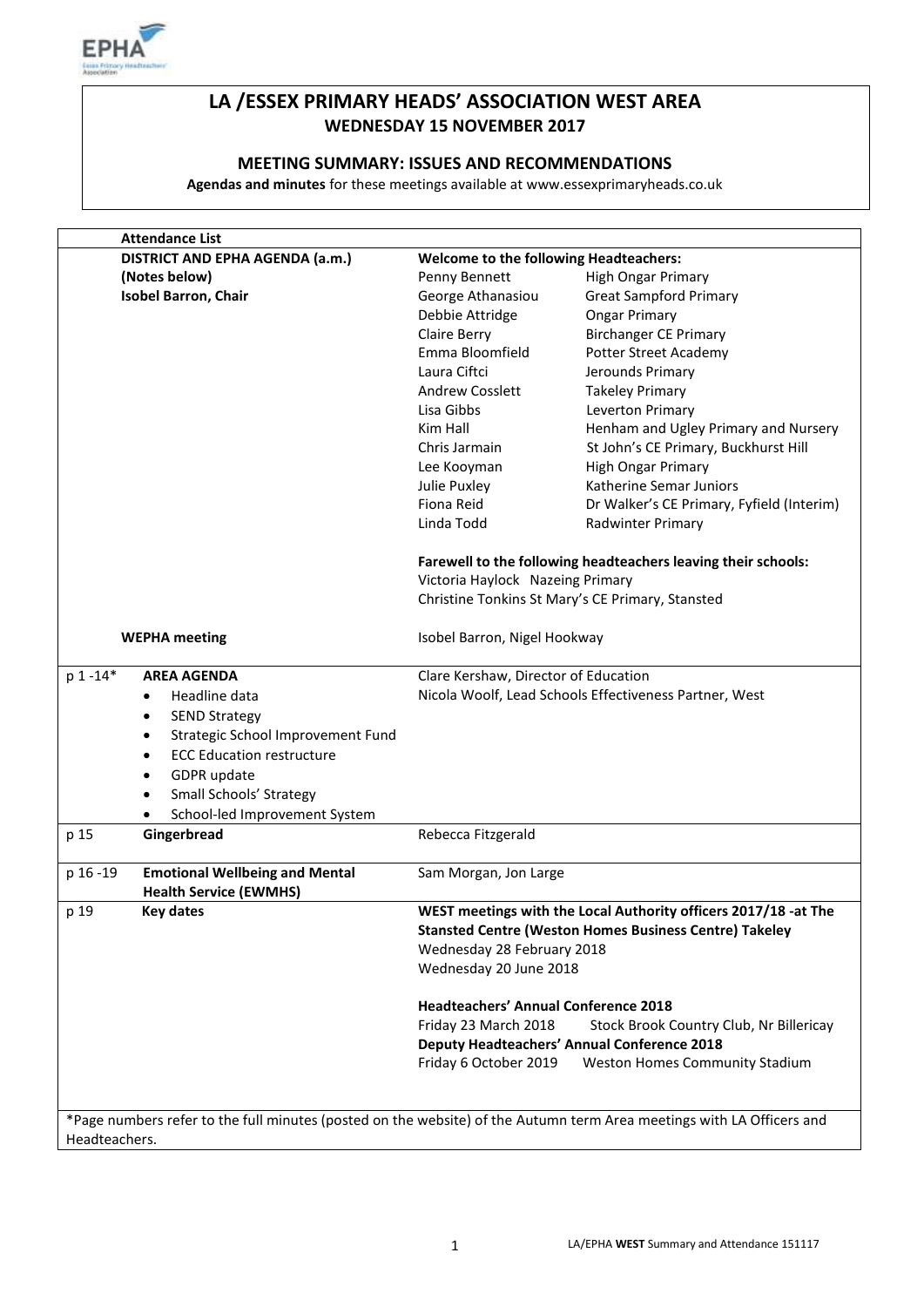

# **LA /ESSEX PRIMARY HEADS' ASSOCIATION WEST AREA AREA MEETING WEDNESDAY 15 NOVEMBER 2017 ATTENDANCE**

#### **Present**

Jonathan Furness Alan Gardiner

Sharon Lester Newport Primary

Dale Bateman Coopersale & Theydon Lucy Mawson Stebbing Primary Isobel Barron Roseacres Primary/ West Chair Claire Berry Birchanger CE Primary Teresa Phillips Thomas Willingale School Patricia Bryson St John Fisher Catholic Pri Colin Raraty Rodings Primary Mary Evans The Henry Moore Primary Linda Reid Elsenham CE Primary Karen Cayford St Mary's CE Primary, SW David Rogers Bentfield Primary John Clements Hatfield Heath Primary Sarah Spaxman RA Butler Academies Ivy Chimneys Primary Farnham & Rickling Lawrence Garside Felsted Primary Linda Todd Radwinter CE Primary Clare Griffiths Dunmow St Mary's CE Primary Chris Jarmain St John CE Primary Kevin Watts Great Dunmow Primary Victoria Haylock Nazeing Primary Matt Woolard Hereward Primary Sarah Hurwood Epping Upland CE Primary Joanne Willcox Hillhouse CE Primary Claire Jackman Great Easton Primary Kim Williams Theydon Bois Primary Alison Kerrell Great Bardfield Primary

Sarah Mitchell Christine Peden

Karen Wallace Veronica Wallace

Gina Bailey St James CE Primary Julie Lorkins St Andrew's CE Primary Great Chesterfield Primary Pear Tree Mead Primary Sonia Strickland St Mary's Hatfield Broad Oak/ Little **Hallingbury** Elizabeth Gelston The Downs Primary Christine Tonkins St Mary's CE Primary, Stansted Moreton CE Primary Staples Road Primary

# **In Attendance**

Pam Langmead EPHA Professional Officer **Apologies** Nigel Hookway EPHA Executive Director Mandy Copper Wimbish Primary Peter Tidmarsh Epping Forest MAT Ann Grisley Limes Farm Infants

Sam Morgan EWHMS **David Burles** Fawbert & Barnard UNDL Primary Jon Large EWHMS Dave Hill Executive Director, Social Care and Education

### **LA Officers**

Clare Kershaw Director of Education

Nicola Woolf Lead SE Partner West Jacky Castle SE Partner (West) Cathie Bonich SE Partner (West) Iain Birtwell SE Partner (West)

Note: If your attendance or apologies have not been noted please contact the EPHA Professional Officer at [pam@langmead.me.uk](mailto:pam@langmead.me.uk) for amendment.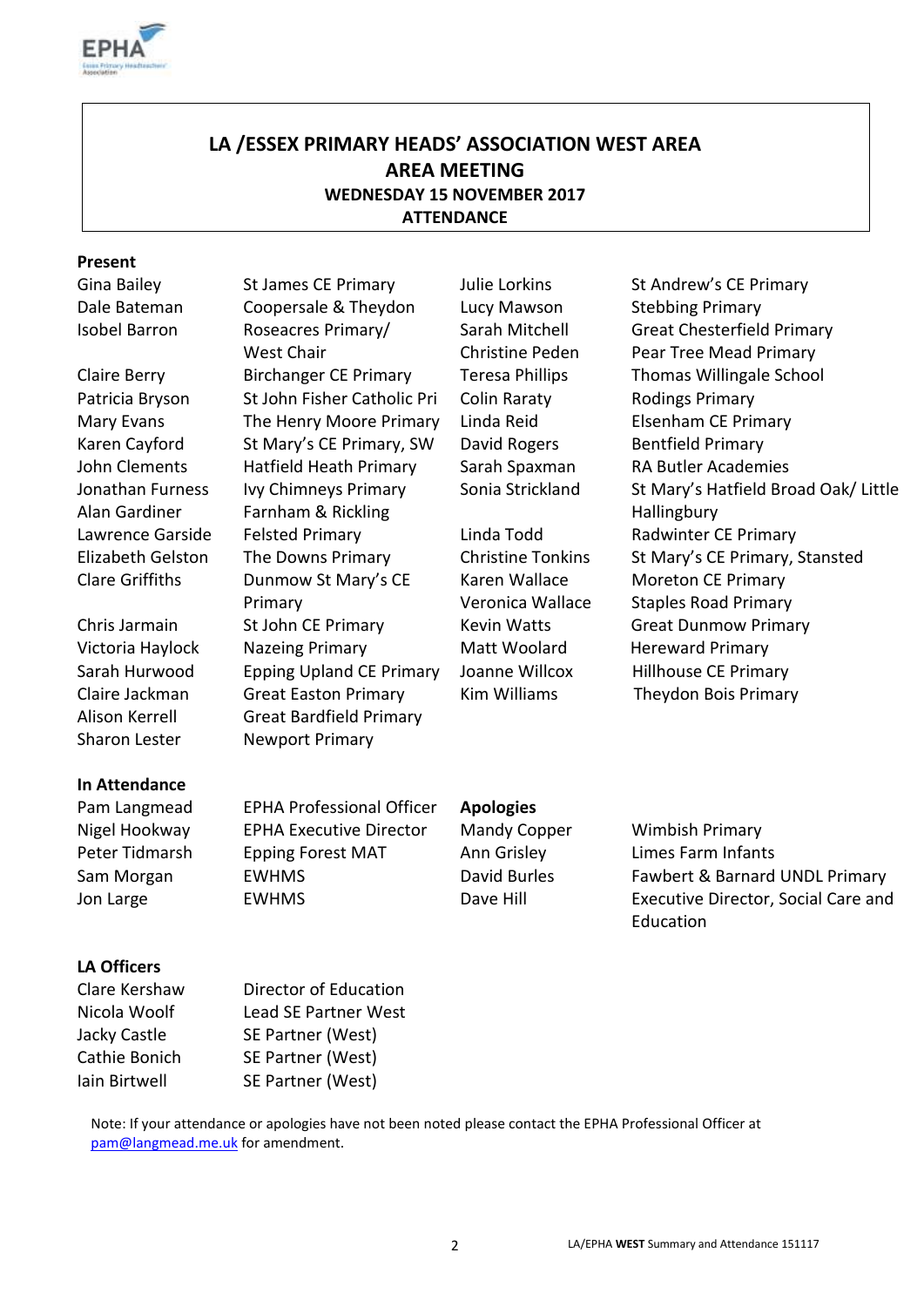

#### **WEST EPHA AREA MEETING MINUTES 15 November 2017**

#### **1. Isobel Barron, the West Area Chair welcomed headteachers to the meeting and, in particular, the following Headteachers who are new or new in post in the West:**

| George Athanasiou   | <b>Great Sampford Primary</b>             |
|---------------------|-------------------------------------------|
| Debbie Attridge     | <b>Ongar Primary</b>                      |
| <b>Claire Berry</b> | <b>Birchanger CE Primary</b>              |
| Emma Bloomfield     | Potter Street Academy                     |
| Laura Ciftci        | Jerounds Primary                          |
| Andrew Cosslett     | <b>Takeley Primary</b>                    |
| Lisa Gibbs          | Leverton Primary                          |
| Kim Hall            | Henham and Ugley Primary and Nursery      |
| Chris Jarmain       | St John's CE Primary, Buckhurst Hill      |
| Lee Kooyman         | <b>High Ongar Primary</b>                 |
| <b>Julie Puxley</b> | Katherine Semar Juniors                   |
| Fiona Reid          | Dr Walker's CE Primary, Fyfield (Interim) |
| Linda Todd          | Radwinter Primary                         |

#### **Farewell to the following headteachers leaving their schools:**

| Victoria Haylock         | Nazeing Primary                |
|--------------------------|--------------------------------|
| <b>Christine Tonkins</b> | St Mary's CE Primary, Stansted |

In addition, a number of colleagues from the Local Authority are retiring, including Louise Evers, Steve Mellors and Graham Lancaster. They were thanked for their support of Essex schools.

#### **2. WEST EPHA MEETING**

Isobel highlighted a number of issues that had been raised by the EPHA Executive and other headteachers.

- **a)** The autumn term newsletter was circulated at the meeting, and included dates for future meetings and conferences.
- **c)** The West Chair reminded headteachers that they have been asked to contribute to a survey of mental health provision and support, and noted that managers from EWMHS would be at the meeting to update them on the current service and plans for future support of schools.

VirginCare area directors have been invited to the spring term meeting to discuss their service and respond to any questions from headteachers.

- **d)** Nigel Hookway, the EPHA Executive Director, noted that he had joined a delegation of headteachers from 25 authorities, delivered a petition to Downing Street to lobby for more funding for schools in the autumn budget. He mentioned a model letter that he has written, that headteachers may wish to personalise and send to their local MP (with the agreement of their governors) to ask them to put pressure on the Chancellor to increase funding for schools. There was wide press coverage on the day and Nigel was interviewed by BBC Essex.
- **e)** Following the meetings held in West and North East to discuss primary schools' experience of SEND support and provision, Clare Kershaw has established a cross-phase Headteacher Round Table to lead on a strategy for mainstream special educational needs. Primary headteachers will be on the group, and are keen to establish a clear remit to ensure that SEND support becomes more consistent and effective across Essex. Further meetings will be held in Mid and South on 21 and 24 November. The notes from the meetings that have been held so far can be found on the EPHA website at